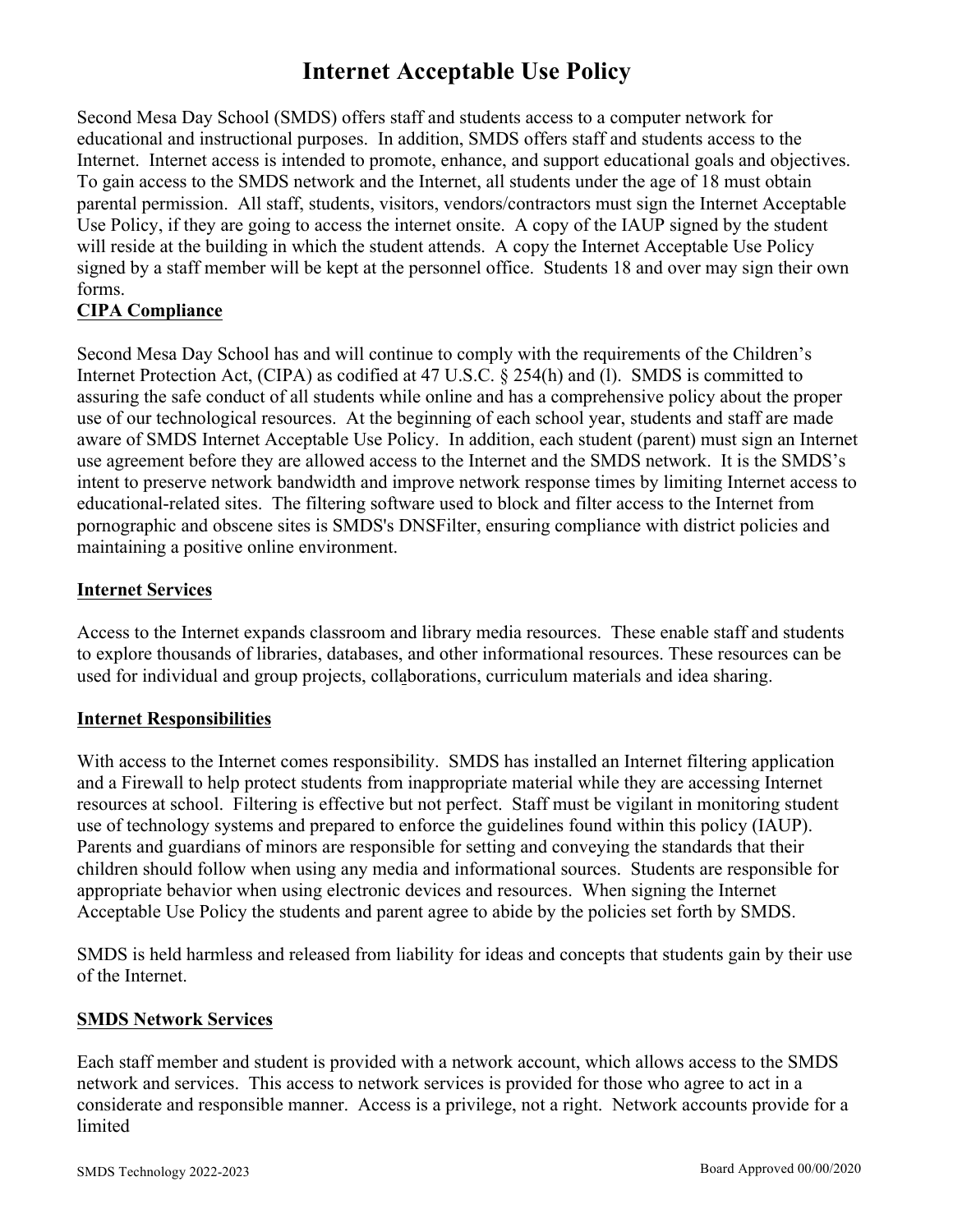amount of personal storage space (SMDS Share Folder) on the SMDS network for files related to the pursuit of education, which should be maintained by periodically clearing out older files.

It is important for staff and students to keep passwords secure and private. However all users should be aware that teachers and administrators have the right to review files to maintain system integrity and to be sure that the system is being used according to the SMDS Board policy.

SMDS employs an extensive back-up of data each week. Copies are stored both on-site and off-site for additional security. Employee files can be saved if saved to their Network Share Folder.

#### **SMDS Network Access Responsibilities**

Individual users of SMDS technolgy are responsible for their behavior and communication over those networks. Users will only use their personal Network ID to login to the SMDS network (some elementary students will use a generic classroom ID). When signing the IAUP users agree to comply with SMDS rules and policies.

SMDS makes no warranties of any kind, either expressed or implied, for the provided access. The staff, school and SMDS are not responsible for any damages incurred, including, but not limited to, the loss of data stored on SMDS resources, to personal property used to access SMDS resources, or for the accuracy, nature or quality of information stored on SMDS resources.

## **Restrictions**

The following activities are not permitted on SMDS electronic resources:

- Accessing, uploading, downloading, transmitting, displaying or distributing obscene or sexually explicit material.
- Accessing, uploading, downloading, transmitting, displaying, or distributing unauthorized files or applications of any kind (including but not limited to games, IM clients, VPN's and Internet Proxies).
- Transmitting obscene, abusive or sexually explicit language.
- Damaging or vandalizing computers, computer systems, computer networks or computer files.
- Debilitating, disabling or altering computers, systems or networks.
- Creating, downloading, or distributing computer viruses or parts of computer viruses.
- Violating copyright or otherwise using another person's intellectual property without his or her prior approval and/or proper citation.
- Using another person's account, password, folder, work or files.
- Intentionally wasting computer network or printer resources.
- Using the SMDS network or equipment for personal, commercial or political purposes.
- Violating local, state or federal statutes.

## **Consequences for Improper Use**

Inappropriate use of SMDS technology will result in the restriction or cancellation of the users account. Violations of the IAUP may lead to disciplinary and/or legal action, including but not limited to suspension, expulsion and termination, or criminal prosecution by government authorities.